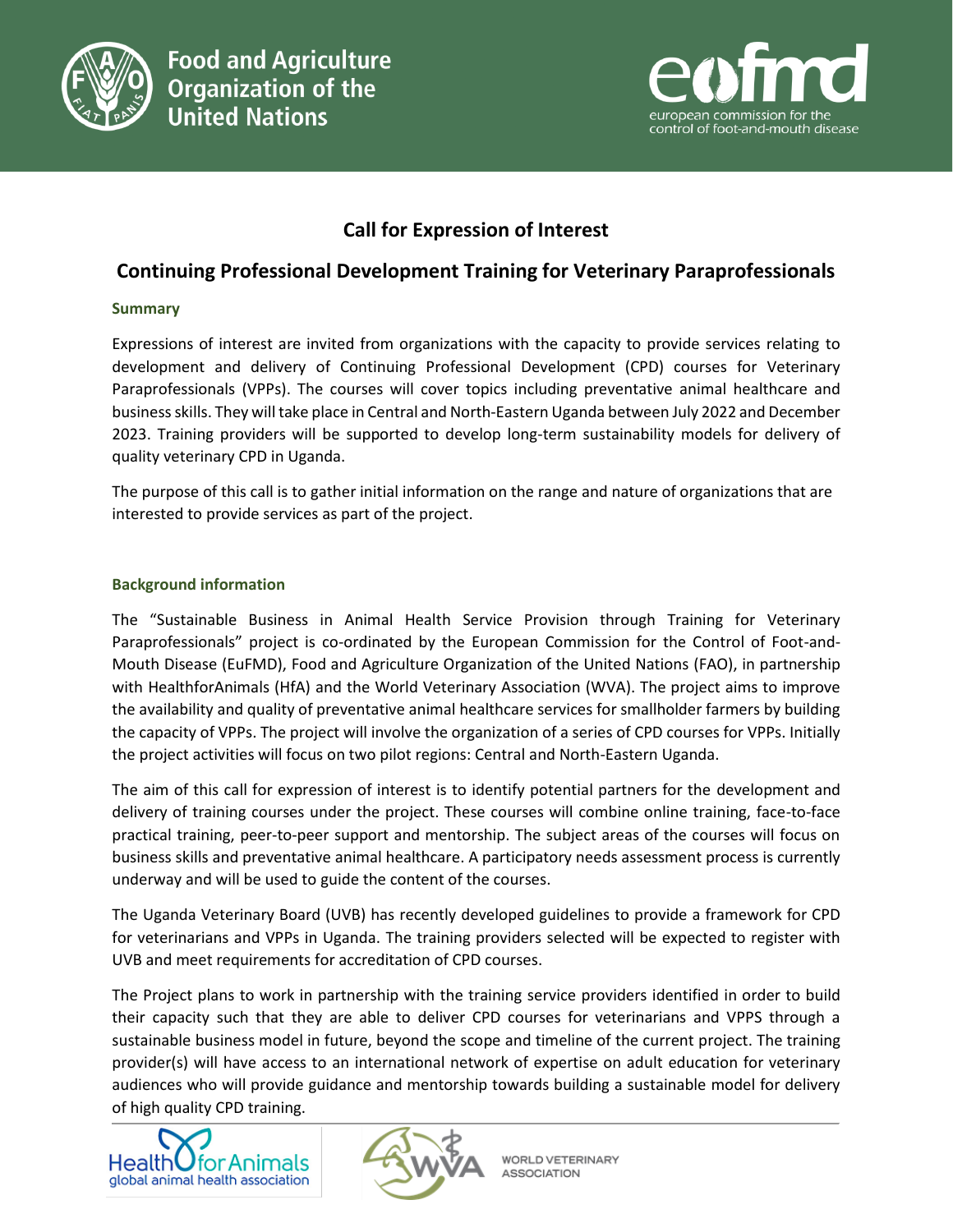



## **Activities**

Training providers are expected to be involved in the following:

- Development of online and face-to-face training courses and resources, working closely with national and international partners.
- Logistical organization and delivery of face-to-face training and practical training for VPPs. Partner organizations will provide support, if required, for online training delivery.
- Organization of mentorship and peer-to-peer support groups for VPPs.
- Monitoring and evaluation of the training developed and delivered, in line with quality assurance frameworks established under the project.
- Development of a business plan for sustainable delivery of CPD type courses for veterinarians and veterinary para-professionals in future.

## **Characteristics of training providers**

Suitable training providers may be public or private sector organizations and should have the following characteristics:

- Capacity to manage all logistical requirements (travel, accommodation, meeting facilities etc.) for at least four training courses, each involving 20 participants, per year.
- Access to suitable facilities to provide classroom and farm-based practical training in Central and/or North Eastern Uganda.
- Demonstrated expertise in delivering adult training courses in the past three years.
- Demonstrated expertise in animal health and production.
- Strong interest in building a long-term sustainable business/system for delivery of CPD training to VPPs.

The following characteristics are desirable:

- Experience of training VPPs and ability to mobilize experienced VPPs as trainers.
- Experience of gender sensitive approaches to adult training provision.
- Expertise in preventative animal healthcare, business skills and/or extension services.
- Experience of online training.
- Experience of business coaching.
- Experience of conducting research into either preventative animal healthcare, training or capacity building.